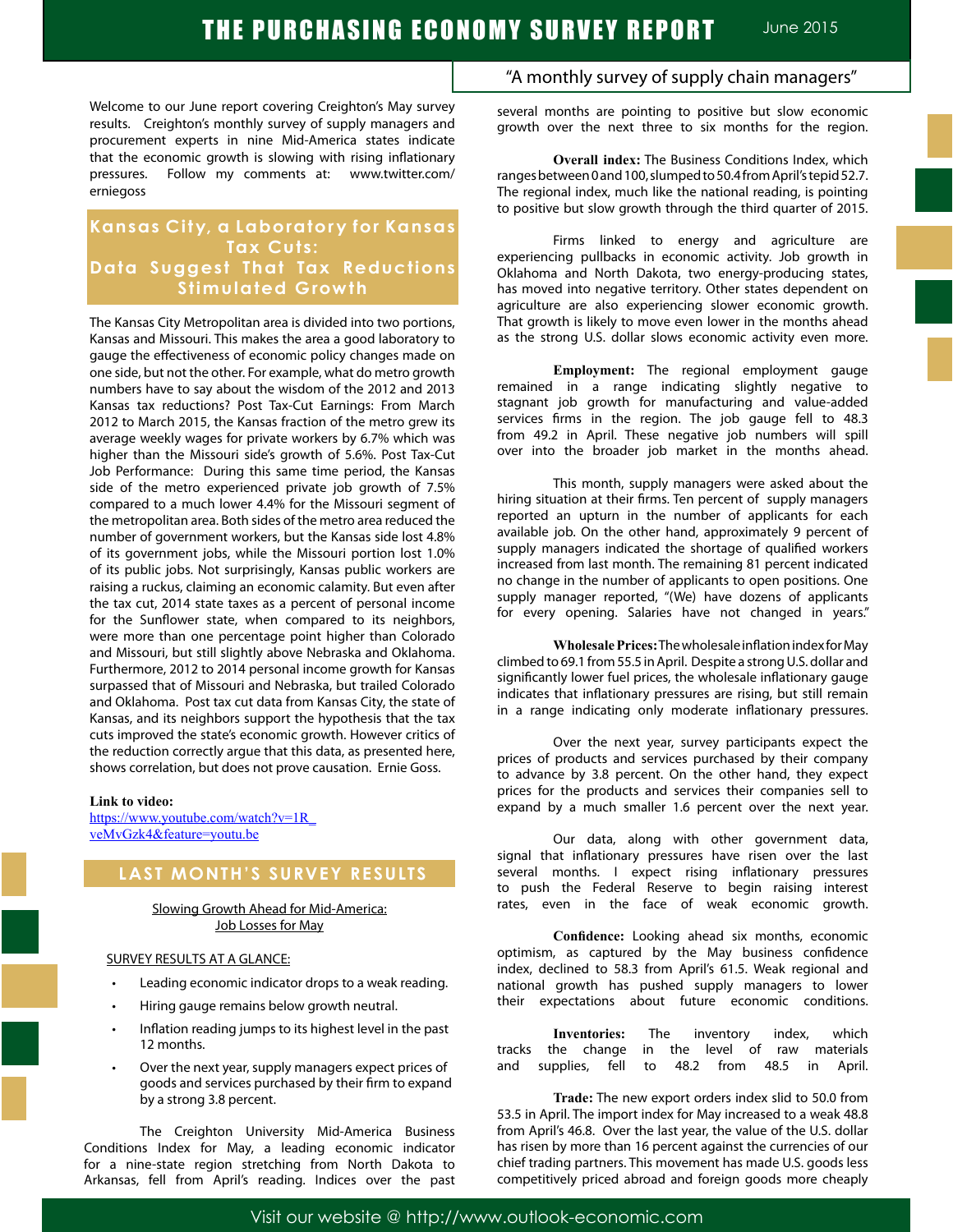## "A monthly survey of supply chain managers"

# THE PURCHASING ECONOMY SURVEY REPORT June 2015

priced in the U.S. Despite this, the new export orders index stood at growth neutral for the month and imports declined. I expect the export orders index to move even lower in the months ahead and the slow growth U.S. economy to continue to limit imports.

**Other components:** Other components of the May Business Conditions Index were new orders at 51.0, down from 55.5 in April; production or sales deteriorated to 52.8 from April's 57.3; and delivery speed of raw materials and supplies decreased to 51.8 from last month's 53.2.

The Creighton Economic Forecasting Group has conducted the monthly survey of supply managers in nine states since 1994 to produce leading economic indicators of the Mid-America economy. States included in the survey are Arkansas, Iowa, Kansas, Minnesota, Missouri, Nebraska, North Dakota, Oklahoma and South Dakota.

The forecasting group's overall index, referred to as the Business Conditions Index, ranges between 0 and 100. An index greater than 50 indicates an expansionary economy over the course of the next three to six months. The Business Conditions Index is a mathematical average of indices for new orders, production or sales, employment, inventories and delivery lead time. This is the same methodology used by the National Institute for Supply Management, formerly the Purchasing Management Association, since 1931.

## **MID-AMERICA STATES**

#### ARKANSAS

The May overall index, or leading economic indicator for Arkansas, slipped to 49.8 from 53.6 in April. Components of the index from the monthly survey of supply managers were new orders at 50.3, production or sales at 52.1, delivery lead time at 51.1, inventories at 47.6, and employment at 47.6. Business activity slowed for both durable and nondurable goods manufacturers in the state.

#### IOWA

Iowa's Business Conditions Index fell to 50.4 from 53.3 in April. Components of the index from the monthly survey of supply managers were new orders at 51.0, production or sales at 52.9, delivery lead time at 51.8, employment at 48.3, and inventories at 48.2. Durable goods manufacturers continue to experience pullbacks in economic activity. Producers tied to agriculture, such as agricultural equipment manufacturers and metal producers, are reporting downturns in economic activity. On the other hand, nondurable producers in the state report positive but weak growth for the month.

The May Business Conditions Index for Missouri sank to 50.7 from 54.4 in April. Components of the index from the survey of supply managers were new orders at 48.7, production or sales at 53.2, delivery lead time at 52.1, inventories at 48.5, and employment at 51.0. Missouri's economy has expanded in 2015, but at a slower pace than for the same time period in 2014. Our surveys over the past several months point to even slower, but positive, growth in the months ahead for the state. Despite the strong dollar making Missouri goods less competitively priced abroad, durable goods manufacturers expanded for May and for 2015. Growth for heavy manufacturing, or durable goods, will slow in the months ahead, spilling over into the broader state economy. Food processors will continue to experience pullbacks in economic activity.

### **NEBRASKA**

#### KANSAS

TheKansasBusinessConditionsIndexforMayslumpedto49.7from April's 51.2. Components of the leading economic indicator from the monthly survey of supply managers were new orders at 50.3, production or sales at 52.1, delivery lead time at 51.1, employment at 47.6, and inventories at 47.5. Durable goods manufacturers in the state, including agricultural machinery producers and aircraft parts manufacturers, are reporting downturns in economic activity. Nondurable manufacturing, such as food processors, also signaled slower growth in the months ahead.

### MINNESOTA

The Minnesota Business Conditions Index dipped slightly for the month. The overall index slipped to 51.1 from 51.3 in April. Components of the index from the May survey of supply managers were new orders at 51.7, production or sales at 53.5, delivery lead time at 52.5, inventories at 48.8, and employment at 48.9. Minnesota's economy has expanded in 2015, but at a slower pace than for the same time period in 2014. Our surveys over the past several months point to even slower, but positive, growth in the months ahead for the state. Despite the strong dollar making Minnesota goods less competitively priced abroad, durable goods manufacturers, including metal producers, expanded for May and for 2015. Growth for the heavy manufacturing, or durable goods, will slow in the months ahead, spilling over into the broader state economy.

- So far in 2015 the U.S. has gained an average of 217, jobs a month, helped by the  $280,000$  t gain for May. that's 33% less than the 324,000 average for the fou quarter of last year and smaller than the 260,000 mont average for all of 2014.
- For May 2015, there were 563,000 discouraged work (gave up looking for a job and went home). That is do by 165,000 from a year earlier.
- The all items consumer price index (CPI) for April -0.2% lower than one year earlier. The core CPI, wh excludes food and energy was up from April 2014 1.8%.
- U.S. March home prices rose 0.95% from February were 5.0% higher than March 2014.

#### MISSOURI

- The U.S. unemployment rate rose by 0.1% in May.
- $\cdot$  The number of U.S. workers employed part-time economic reasons was 6.7 million.
- April retail sales were essentially unchanged from Ma readings. The consumer is just not opening up his/ wallet.

For the 18th straight month, Nebraska's Business Conditions Index remained above growth neutral 50.0, though it sank to 51.1 from April's 54.6. Components of the index were new orders at 51.7, production or sales at 53.6, delivery lead time at 52.5, inventories at 48.9, and employment at 49.0. Nebraska manufacturing has weakened and will continue to weaken as a result of weaker farm income and a higher value of the U.S. dollar. Agricultural equipment producers have experienced pullbacks in economic activity. Unless the U.S. dollar weakens dramatically in the months ahead, the Nebraska economy is slated for slow growth through the third quarter of 2015.

#### NORTH DAKOTA

| THE PURCHASING ECONOMY SURVEY REPORT                                                                                                                                                                                                                                                                                                                     | <b>June 2015</b>                                                                                                                                                                                                                                                                                                                                                                                                                                                                                                                                                                                                                                                                                                                                                                                                                                                                                                                |
|----------------------------------------------------------------------------------------------------------------------------------------------------------------------------------------------------------------------------------------------------------------------------------------------------------------------------------------------------------|---------------------------------------------------------------------------------------------------------------------------------------------------------------------------------------------------------------------------------------------------------------------------------------------------------------------------------------------------------------------------------------------------------------------------------------------------------------------------------------------------------------------------------------------------------------------------------------------------------------------------------------------------------------------------------------------------------------------------------------------------------------------------------------------------------------------------------------------------------------------------------------------------------------------------------|
|                                                                                                                                                                                                                                                                                                                                                          | "A monthly survey of supply chain managers"                                                                                                                                                                                                                                                                                                                                                                                                                                                                                                                                                                                                                                                                                                                                                                                                                                                                                     |
| e overall index for May were new orders<br>or sales at 56.7, delivery lead time at 55.6,<br>, and employment at 51.8. Manufacturing<br>e expanding at a solid pace. This has spilled<br>stries in the state such as wholesale trade.                                                                                                                     | <b>FROM GOSS:</b><br>I expect inflation to begin ticking up in the months<br>ahead. Watch the monthly CPI report from BLS.                                                                                                                                                                                                                                                                                                                                                                                                                                                                                                                                                                                                                                                                                                                                                                                                      |
| <b>IE BULLISH NEWS</b>                                                                                                                                                                                                                                                                                                                                   | I expect a bit higher inflation readings will push the<br>$\bullet$<br>Federal Reserve to raise its short term interest rates in<br>September of this year.                                                                                                                                                                                                                                                                                                                                                                                                                                                                                                                                                                                                                                                                                                                                                                     |
| 015 the U.S. has gained an average of 217,000<br>nth, helped by the 280,000 t gain for May. Yet<br>less than the 324,000 average for the fourth<br>last year and smaller than the 260,000 monthly<br>or all of 2014.                                                                                                                                     | The revelation that many U.S. businesses have been<br>$\bullet$<br>exaggerating profits and rising (slightly) interest rates<br>will be a drag of U.S. stocks for most of 2015.<br><b>OTHER REPORTS:</b>                                                                                                                                                                                                                                                                                                                                                                                                                                                                                                                                                                                                                                                                                                                        |
| 015, there were 563,000 discouraged workers<br>boking for a job and went home). That is down<br>0 from a year earlier.<br>ms consumer price index (CPI) for April was<br>er than one year earlier. The core CPI, which<br>food and energy was up from April 2014 by<br>home prices rose 0.95% from February and<br>higher than March 2014.               | National Association of Business Economics (NABE)<br>SUMMARY: "NABE's June Outlook Survey panelists look<br>for the U.S. economy to expand at a slower rate in 2015<br>compared to their expectations in March," according<br>to NABE President John Silvia, chief economist of<br>Wells Fargo. "Their views on economic growth have<br>been tempered by sluggish conditions during the first<br>three months of the year that have persisted into the<br>second quarter. The panel's median forecast calls for<br>real GDP growth to accelerate to approximately 3% at<br>an annualized rate in the third and fourth quarters of<br>2015, slightly stronger than in the previous survey. But<br>the annual average growth rate for the year is expected<br>to reach only 2.4%, in line with the pace recorded in 2014.<br>Real GDP is forecasted to grow at a stronger 2.9% clip in<br>2016, unchanged from the March survey." |
| <b>E BEARISH NEWS</b><br>nemployment rate rose by 0.1% in May.                                                                                                                                                                                                                                                                                           |                                                                                                                                                                                                                                                                                                                                                                                                                                                                                                                                                                                                                                                                                                                                                                                                                                                                                                                                 |
| per of U.S. workers employed part-time for<br>reasons was 6.7 million.<br>sales were essentially unchanged from March<br>The consumer is just not opening up his/her                                                                                                                                                                                     | <b>Goss Eggs</b><br>(Recent Dumb Economic Moves)<br>Christine LeGarde, head of the International Monetary<br>$\bullet$<br>Fund, advised the U.S. Congress to ignore the federal                                                                                                                                                                                                                                                                                                                                                                                                                                                                                                                                                                                                                                                                                                                                                 |
| <b>IHAT TO WATCH</b><br>les: On June 11 and July 14, retail sales for May                                                                                                                                                                                                                                                                                | deficit and spend more on infrastructure. She also<br>chided the U.S. Federal Reserve to hold off on raising<br>interest rates until 2016. The U.S. is not suffering from<br>too high interest rates and too little federal spending.<br>This type of counsel is what got Europe/Greece into<br>economic trouble.                                                                                                                                                                                                                                                                                                                                                                                                                                                                                                                                                                                                               |
| are released. If annualized growth continues<br>do not expect U.S. economic growth to return<br>levels                                                                                                                                                                                                                                                   | Survey results for June will be released on the first business day<br>of next month, July 1.                                                                                                                                                                                                                                                                                                                                                                                                                                                                                                                                                                                                                                                                                                                                                                                                                                    |
| owth: On Thursday July 3, the U.S. Bureau of<br>tistics (BLS) will release hourly wage growth<br>Year over year (YOY) growth is now running<br>he number to watch for is 3% YOY. Another<br>onthly gain, above 0.2%, will "seal the deal"<br>ral Reserve rate hike as early as July 28-29 but<br>han September 16-17 when their rate setting<br>e meets. | Follow Goss on twitter at http://twitter.com/erniegoss<br>For historical data and forecasts visit our website at:<br>http://www2.creighton.edu/business/economicoutlook/<br>www.ernestgoss.com                                                                                                                                                                                                                                                                                                                                                                                                                                                                                                                                                                                                                                                                                                                                  |
| I July 1, Creighton and the National Institute for<br>anagement will release regional and national<br>une. Readings below 50.0 will be very bearish<br>signals. Another increase in the national<br>ong with an increase in the inflation gauge will<br>i from bond prices with yields going higher.                                                     |                                                                                                                                                                                                                                                                                                                                                                                                                                                                                                                                                                                                                                                                                                                                                                                                                                                                                                                                 |

North Dakota's leading economic indicator for May fell below growth neutral. The Business Conditions Index declined to 46.8, a regional low, from April's 51.6. Components of the overall index from the monthly survey of supply managers were new orders at 47.3, production or sales at 49.0, delivery lead time at 48.1, employment at 44.8, and inventories at 44.7. Our survey is now picking up weakness linked to the energy sector for North Dakota. Durable goods producers connected to energy, such as energy support firms, are detailing declining economic conditions. Even though this weakness has yet to hit the broader North Dakota economy, our surveys indicate that it will spill over into the broader state economy in the months ahead.

#### **OKLAHOMA**

The Business Conditions Index for Oklahoma slumped below growth neutral for May, falling to 47.0 from 50.8 in April. Components of the May survey of supply managers were new orders at 47.5, production or sales at 49.2, delivery lead time at 48.2, inventories at 44.9, and employment at 45.0. Energy firms and manufacturing firms linked to energy have begun to pullback. According to our surveys, this will spill over into the broader Oklahoma economy in the months ahead.

#### SOUTH DAKOTA

After moving below growth neutral in November of 2012, South Dakota's leading economic indicator has been above growth neutral 50.0 each month since. The Business Conditions Index, from the monthly survey of supply managers, dipped slightly to a regional high of 54.1 from 54.2 in April.

Components of the overall index for May were new ord at 54.7, production or sales at 56.7, delivery lead time at 55. inventories at 51.7, and employment at 51.8. Manufacturi firms in the state are expanding at a solid pace. This has spil over to other industries in the state such as wholesale tra

## **THE BULLISH NEWS**

## **THE BEARISH NEWS**

## **WHAT TO WATCH**

- Retail sales: On June 11 and July 14, retail sales for M and June are released. If annualized growth continu below 3%, do not expect U.S. economic growth to retu to healthy levels
- Wage growth: On Thursday July 3, the U.S. Bureau Labor Statistics (BLS) will release hourly wage grov numbers. Year over year (YOY) growth is now running at 2.3%. The number to watch for is 3% YOY. Another healthy monthly gain, above 0.2%, will "seal the defor a Federal Reserve rate hike as early as July 28-29 not later than September 16-17 when their rate sett committee meets.
- **PMIs:** On July 1, Creighton and the National Institute Supply Management will release regional and natio PMIs for June. Readings below 50.0 will be very bear economic signals. Another increase in the nation number along with an increase in the inflation gauge be bearish from bond prices with yields going high